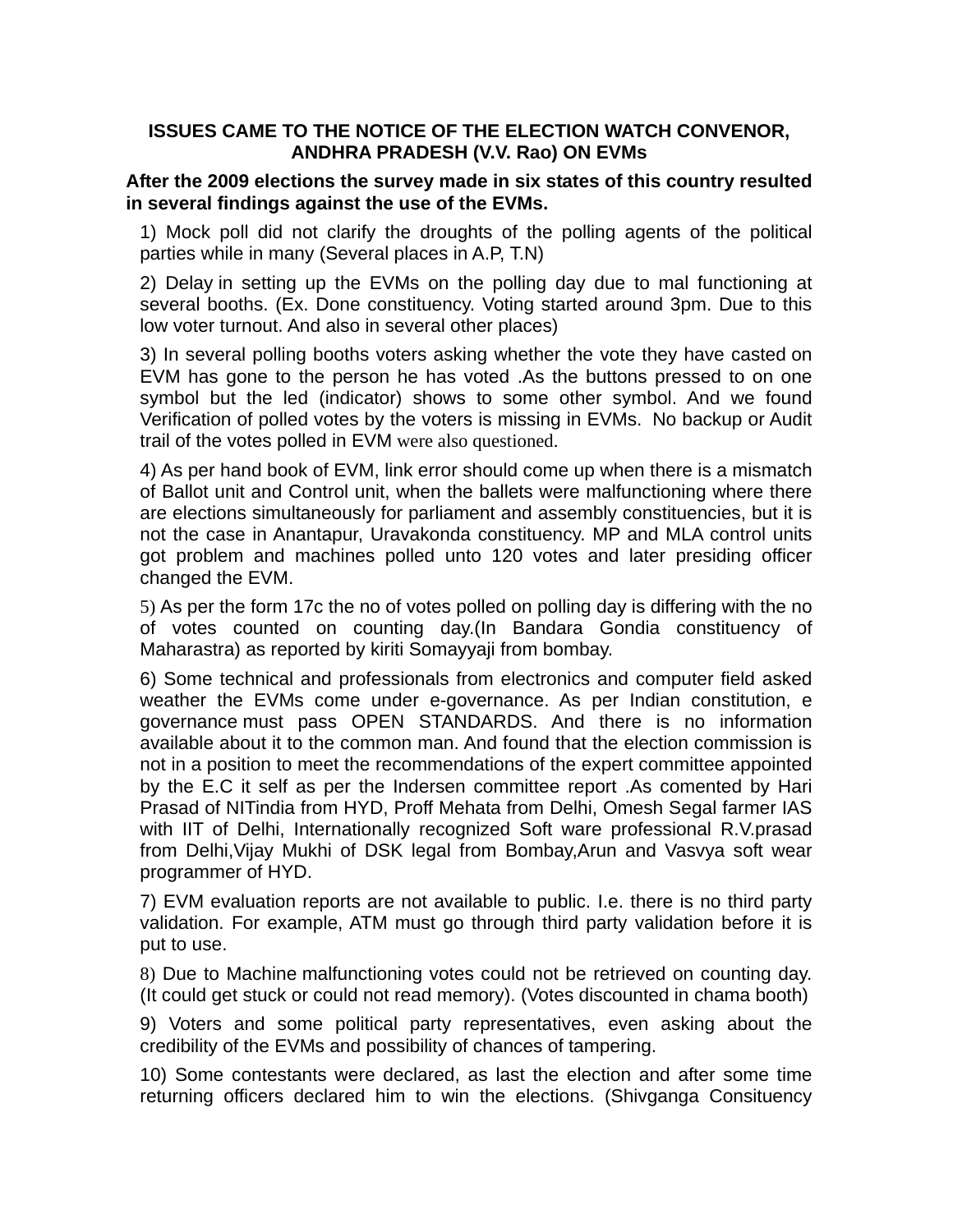where the present home minister Chidambram contested)

11) Information is not properly displayed on the WEB SITES of E.C, unlike the previous elections, which is available up to 2004 elections. why not the information about the results of bi-elections and other elections in between and after 2009 elections (Srinivas an I.T Professional claims).

12) Also most doubtful information was displayed on E.C- WEB sites from  $5<sup>th</sup>$  of may 2009 up to  $15<sup>th</sup>$  may, showing the no of votes polled to the contestants from several constituencies, well in advance at least ten days before the elections results are announced are close to or tallying with the actual results announced on 16 th may. And when asked about it, there was no reply from E.C as claimed by Poff.Nalpath from Kerala and Saraff from Nagapoor. E.C is not is not transparent is disclosing the information on its web sites.

13) As per the farmer IAS from vizag A.S. Sharma of A.P, the election commission never took responsibility to give information to the RTI applications filed. As he claims the highest independent body to conduct elections in the country is loosing the credibility by not providing the information asked by several citizens of this country. Also he has insisted upon the transparency to be fallowed in the procedures to appoint the Election commissioners. And he has proposed to constitute a separate independent organization which cans continuously make studies on the problems receiving in every elections on EVMs and give suggestions to the E.C and government .And it should also receive suggestions by conducting open forums. To compare the methods fallowed in EVMs by several other advanced democracies.

14) While analyzing the judgments of both election petitions and the PILLs filed on issues related to EVMs it was found the courts expressed the inability to look in to the software and hardware related technical aspects.( As expressed in JAYALALITA"s case in Chennai high court as expressed by advocate Manoj pandian,)

In several other cases the inability to provide the required information to courts by the officials and the machinery involved in the elections was a major set back to these cases. Some times it is taking several years to decide a case and still the judgments are pending even after the tenure of the candidate contesting in elections is getting completed. As expressed by advocate K.Balu filed for PMK case and P.R.Krishnan senior advocate filed for MDMK from chennai and Rohit Deo advocate for Banverlal Purohiths case from Nagpoor.

As W.P filed by Shailendra Pradan in M.P.at Bhopal, more than 11 voters have given affidavits in that case asking how the machine read only 3 votes in favor of their candidate while they more confident on their vote they have castled to and found missing on the counting day as displayed by EVMs.

15)PIL filed by soft wear professionals Sainath choudary failed in the Supreme court in 2004, it was observed that, just mere trails made on assumptions and electronic theoretical principles, with out proper attempt made to compare with the ground realities and the improper studies made on several aspects of manufacturing and role of EVMs in previous elections.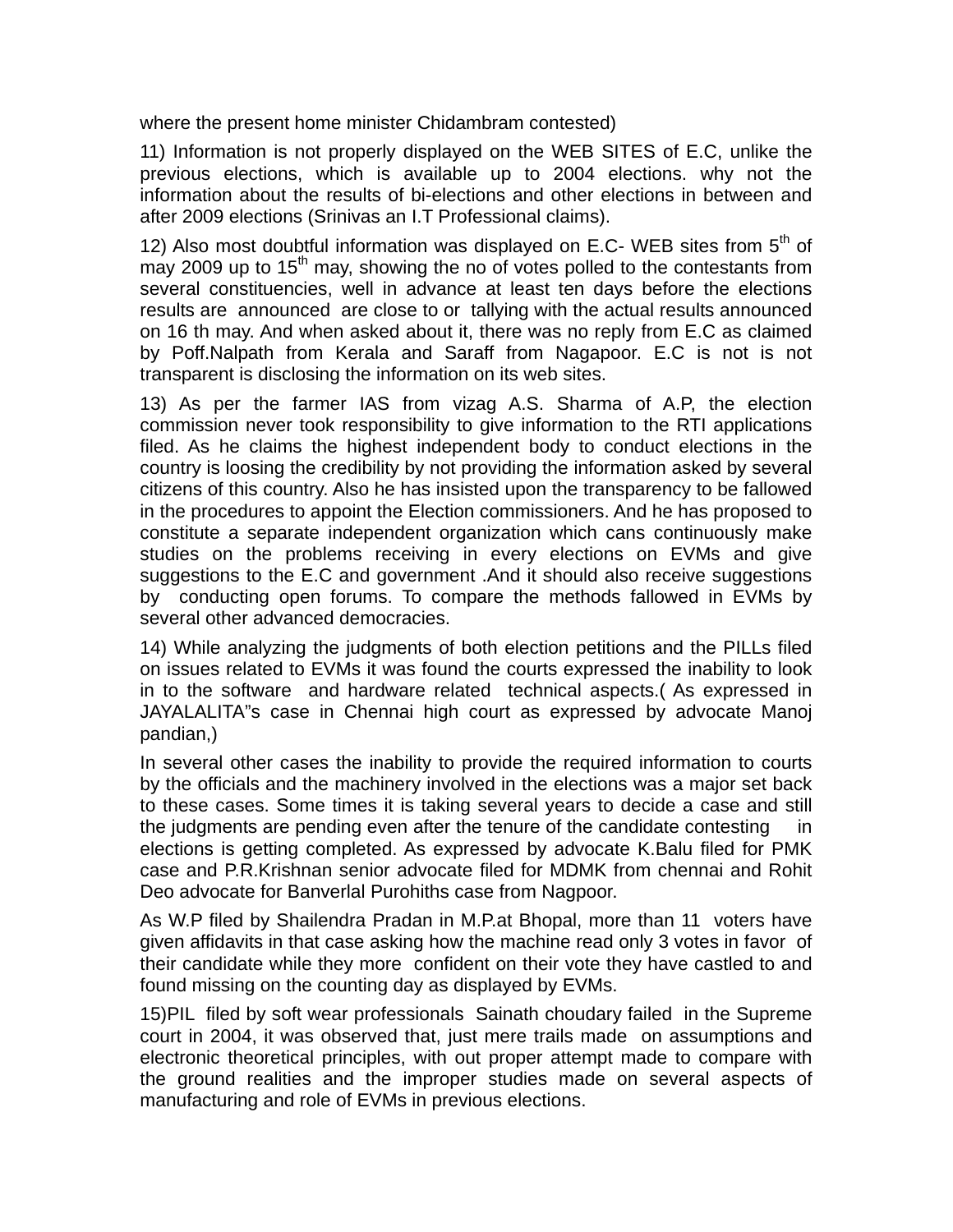16) As PIL filed by the Dr.Jitendra v.jadhav.along with his advocate Betty D"souza sayes voter is not confident with EVMs so as per the GERMAN Supreme Court judgment EVMs be banned.

17) In recent local bodies elections in PUNE the EVMs used were separately designed with detachable memory to it. And no manual is supplied to the retuning officer's .On the day of polling it was reported that some manipulations took place after the polling and before it was taken to the strong room, when the same was asked by the election watch activist the E.C failed to reply. And it is against the E.C code of conduct. As reported by Mrs.Gorehay from PUNE.

18) E.C has been challenging everyone, to tamper these EVMs in front of them. As they say it is impossible to do so because there is a wall of china built by the procedure adopted by E.C 1) RANDAMISATION of ballots before polling day 2)Tampering is not be possible as the ORDER OF CANDIDATE"S NAMES ON BALLOT IS DESIDE ONLY AFTER WITHDRAWEL OF NOMINATIONS.AND THIS IS DIFFERENT FOR DIFFERENT COSTITUENCIES AND TO TAMPER YOU NEED MORE NUMBER OF PEOPLE TO DO THIS AND IT IS EASILY IDENTIFIED. SO IT IS NOT POSSIBLE is the common answer given to every one by E.C officials.

But Hariprasad of NIT India say it is a child's play as there is no rocket science involved in this, it is a simple calculator electronics involved in this EVMs and on our request, he has designed a similar EVM with same standards as used by ECIL and BEL. And displayed to every one, in the same way the mock poll as it is shown on polling day and after the actual polling ,he is showing the display of results how they are getting manipulated with a preprogrammed chips designed by his teem Arun ,vasaya and prasad in it.

Know he is challenging the E.C to tamper his EVM, as he says it is only possible to tamper if you know the Trojans introduced in the source code. And as the chips used in this EVMs are not manufactured with in this country (as it is in JAPAN) and the security measure at any stage between the manufacturing to the counting day, with infinite number of Trojans can be designed with pre programmed chips can be swapped, are all the possibilities to tamper these EVMs.And to clarify this E.C should provide testing tools for cross verification at any stage of the polling before counting of votes.

19) G.V.L. Narsimha Rao, psephologist who has witnessed several previous elections and analyzed the results since the independence says the outcome of the exit poll and the outcome of the real election results are not matching since the EVMs are introduced in this country.

20) As per Professor David Dill of Standford University USA, the electronic way of recording the votes is prone to tampering as it will not leave any imprints of getting manipulated even after the EVMs are getting tampered. This is the main reason the legal cases against the EVMs are not able to prove the tamperability which resulted in losing of cases in the election petitions by several contestants who lost the elections.

21) Professor Alex from USA has expressed his view on the ECI's EVM design and how easy it to replace the display board of the ECI's EVM and places a